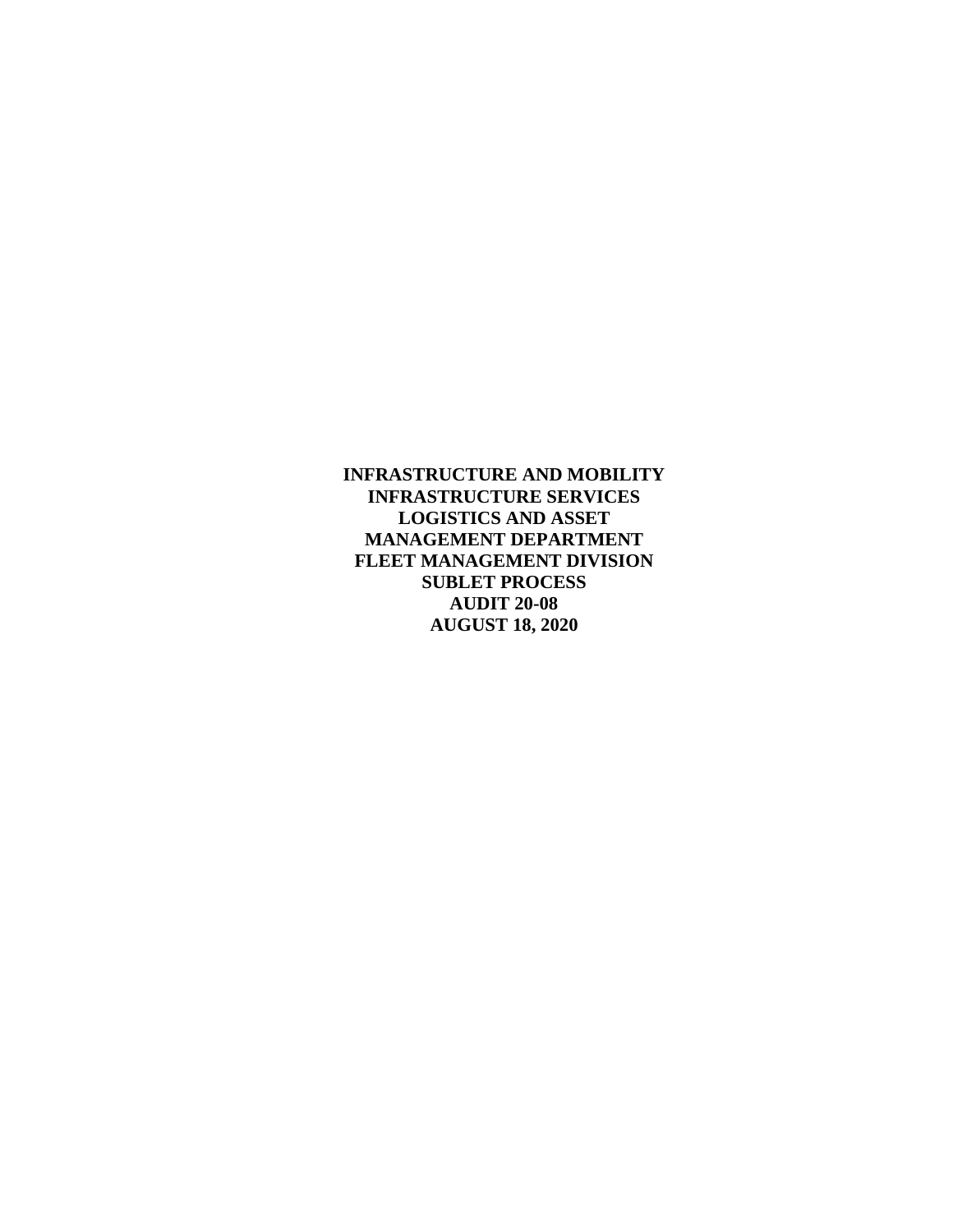# **CITY OF TAMPA**



**Jane Castor, Mayor**

**Internal Audit Department**

**Christine Glover, Internal Audit Director**

August 18, 2020

Honorable Jane Castor Mayor, City of Tampa 1 City Hall Plaza Tampa, Florida

RE: Fleet Sublet Process, Audit 20-08

Dear Mayor Castor:

Attached is the Internal Audit Department's report on the Fleet sublet process.

The Supervisor responsible for the sublet process has already taken positive actions in response to our recommendation. We thank the management and staff of the Fleet Management's Asset and Logistics Division for their cooperation and assistance during this audit.

Sincerely,

/s/ Christine Glover

Christine Glover Internal Audit Director

cc: John Bennett, Chief of Staff Jean Duncan, Administrator, Infrastructure and Mobility Dennis Rogero, Chief Financial Officer Sal Ruggiero, Infrastructure Services Deputy Administrator Pete Brett, Logistics and Asset Management Interim Director Gary Stewart, Interim Fleet Manager

**315 E. Kennedy Blvd** • **Tampa, Florida 33602** • **(813) 274-7159**

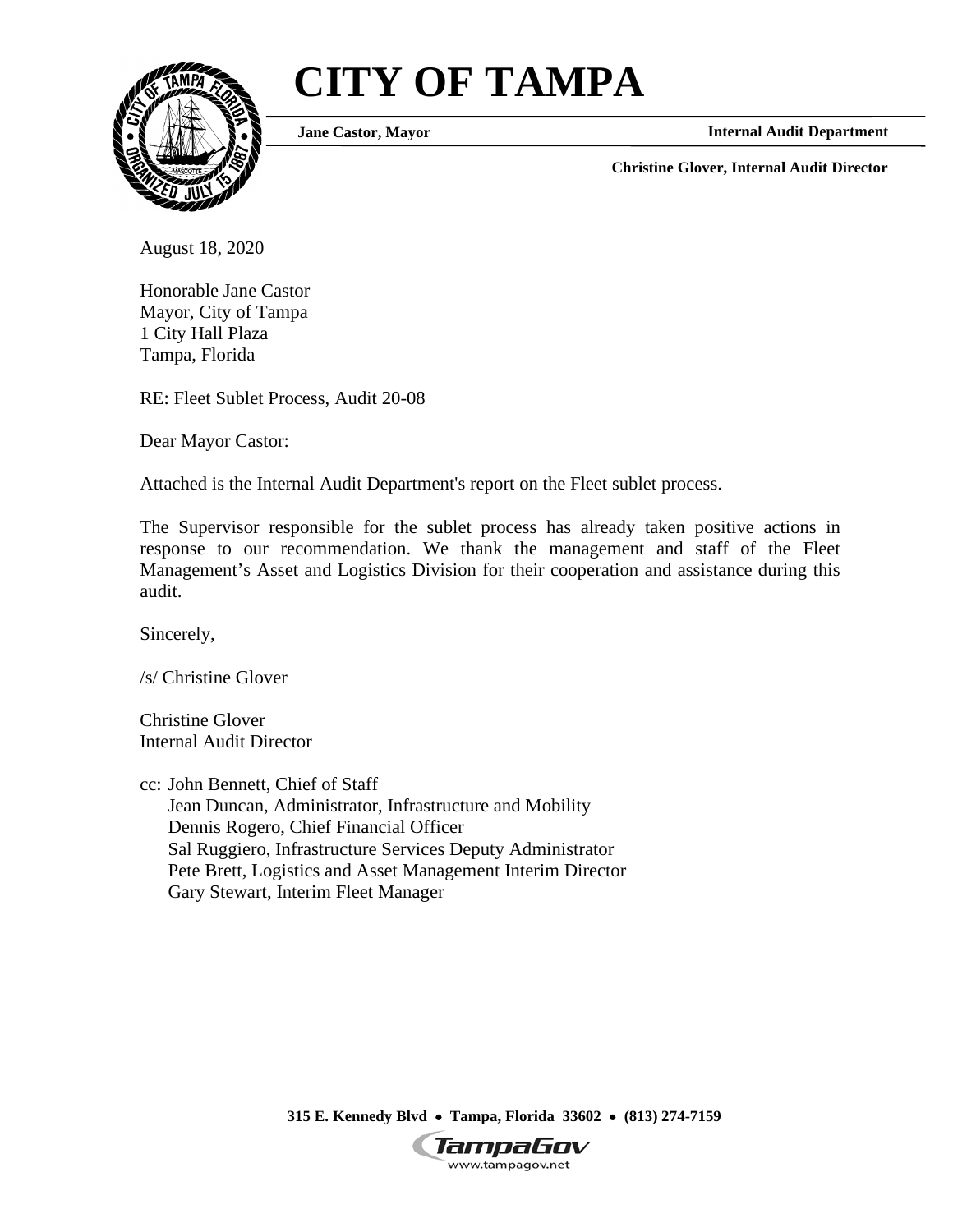# **INFRASTRUCTURE AND MOBILITY INFRASTRUCTURE SERVICES LOGISTICS AND ASSET MANAGEMENT DEPARTMENT FLEET MANAGEMENT DIVISION SUBLET PROCESS AUDIT 20-08 AUGUST 18, 2020**

/s/ Debbie Abbott \_\_\_\_\_\_\_\_\_\_\_\_\_\_\_\_\_\_\_\_\_\_\_\_\_\_\_\_\_\_\_\_\_\_\_\_\_\_\_

Auditor

/s/ Vivian Walker \_\_\_\_\_\_\_\_\_\_\_\_\_\_\_\_\_\_\_\_\_\_\_\_\_\_\_\_\_\_\_\_\_\_\_\_\_\_\_

Auditor

/s/ Christine Glover

\_\_\_\_\_\_\_\_\_\_\_\_\_\_\_\_\_\_\_\_\_\_\_\_\_\_\_\_\_\_\_\_\_\_\_\_\_\_\_ Audit Director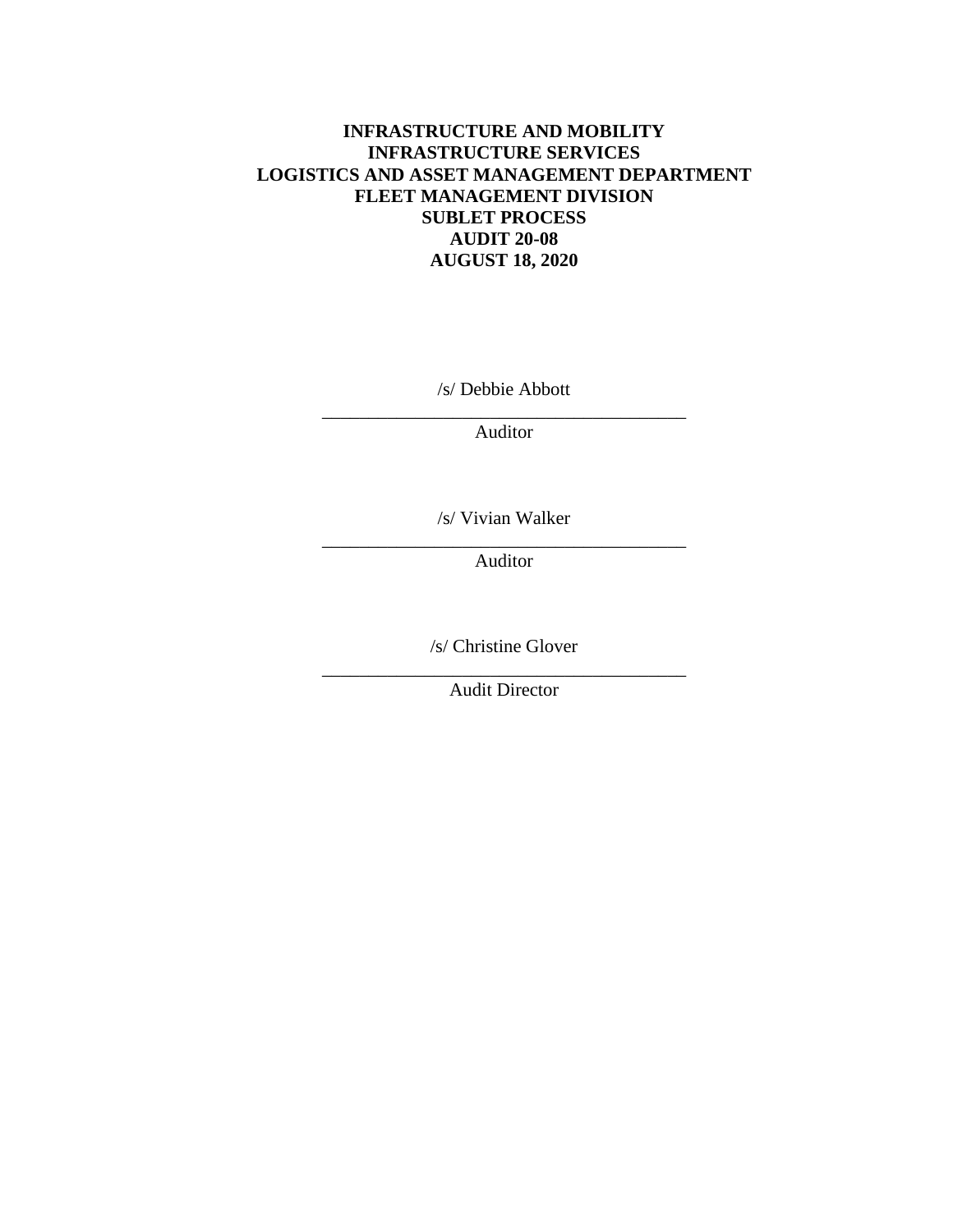# **INFRASTRUCTURE AND MOBILITY INFRASTRUCTURE SERVICES LOGISTICS AND ASSET MANAGEMENT DEPARTMENT FLEET MANAGEMENT DIVISION SUBLET PROCESS AUDIT 20-08**

## **BACKGROUND**

Vehicle and equipment repairs can be completed through the sublet process rather than by the Fleet Division (Fleet). Sublet repairs are performed by third party vendors that have contracts with City of Tampa. Nearly 6,000 vehicle repairs were completed through the sublet process during FY19. The following factors are considered in determining whether to sublet repairs:

- 1. Considering workload, can the repair action be initiated within two working days?
- 2. Can the sublet vendor provide the repair at a more economical cost?
- 3. Does the repair require specialty tools or skills that cannot be readily acquired.

The FASTER system is used for opening, processing, and closing work orders used by Fleet to record all activity of repairs.

## **STATEMENT OF OBJECTIVES**

This audit was conducted in accordance with the Internal Audit Department's FY20 Audit Agenda. The objectives of this audit were to ensure that:

- 1. The system of internal controls for the sublet process is adequate.
- 2. Work orders are processed in accordance with the Fleet Standard Operating Procedure (SOP) and delays are identified and communicated to user departments.

#### **STATEMENT OF SCOPE**

The audit period covered October 1, 2019, through March 31, 2020, activity. Tests were performed to determine whether the Fleet personnel were fulfilling their stated duties and responsibilities in an effective and efficient manner. Original records as well as copies were used as evidence and verified through observation and physical examination.

# **STATEMENT OF METHODOLOGY**

We interviewed management to obtain an understanding of the sublet process and the internal controls over the process. We selected a sample of FASTER work orders opened October 1, 2019, through March 31, 2020, using a random number generator. The FASTER system was previously reviewed and it was determined that the data generated is reliable. The work orders were reviewed to identify the reason for sublet and determine the dates the work orders were opened, sent to sublet, returned from sublet, and closed.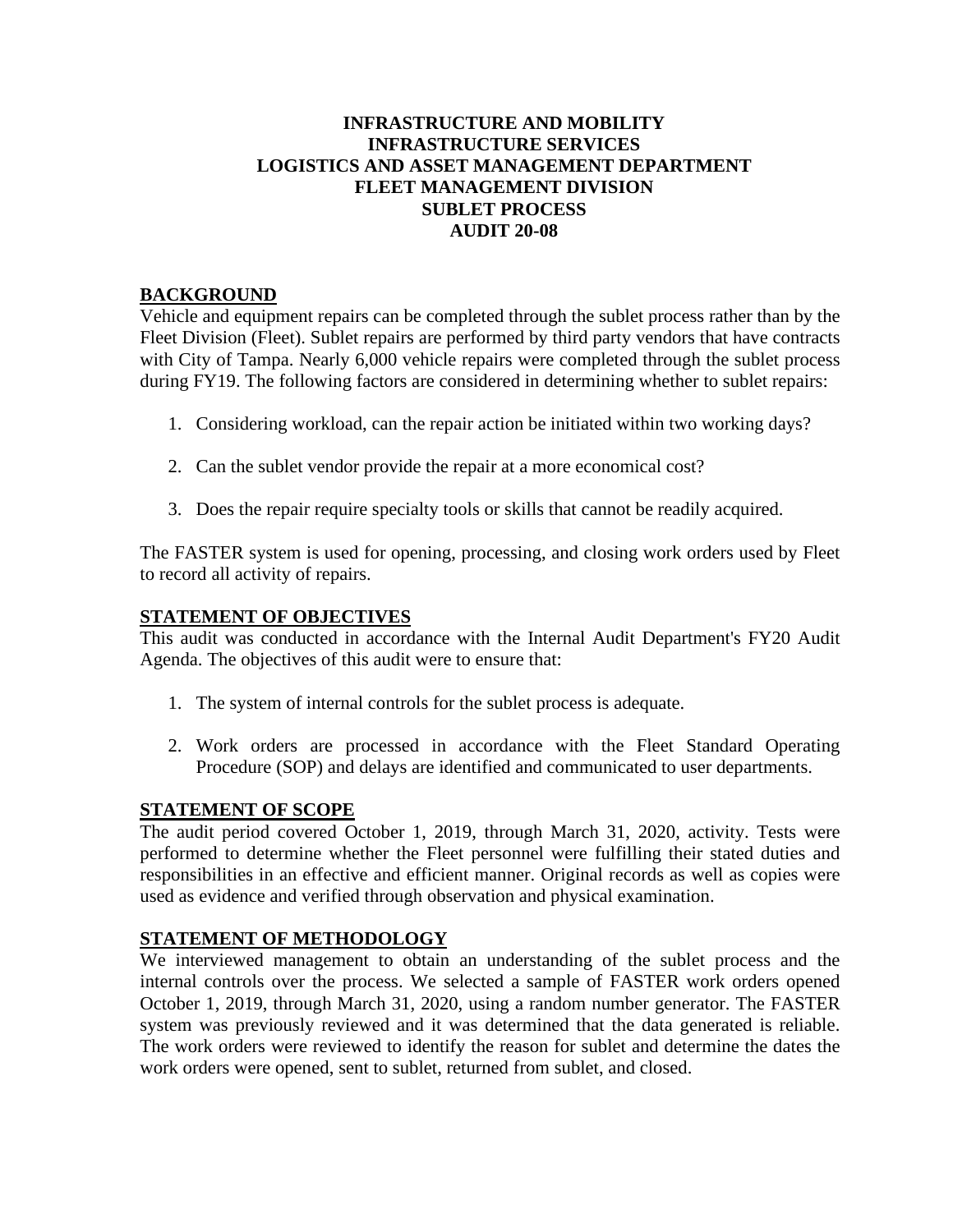# **STATEMENT OF AUDITING STANDARDS**

We conducted this performance audit in accordance with generally accepted government auditing standards. Those standards require that we plan and perform the audit to obtain sufficient, appropriate evidence to provide a reasonable basis for our findings and conclusions based on our audit objectives. We believe that the evidence obtained provides a reasonable basis for our findings and conclusions based on our audit objectives.

## **AUDIT CONCLUSIONS**

Based upon the test work performed and the audit finding noted below, we conclude that:

- 1. The system of internal controls for the sublet process is adequate.
- 2. Work orders were processed in accordance with the Fleet SOP; however, the dates vehicles/equipment were returned from sublet were not always correct.